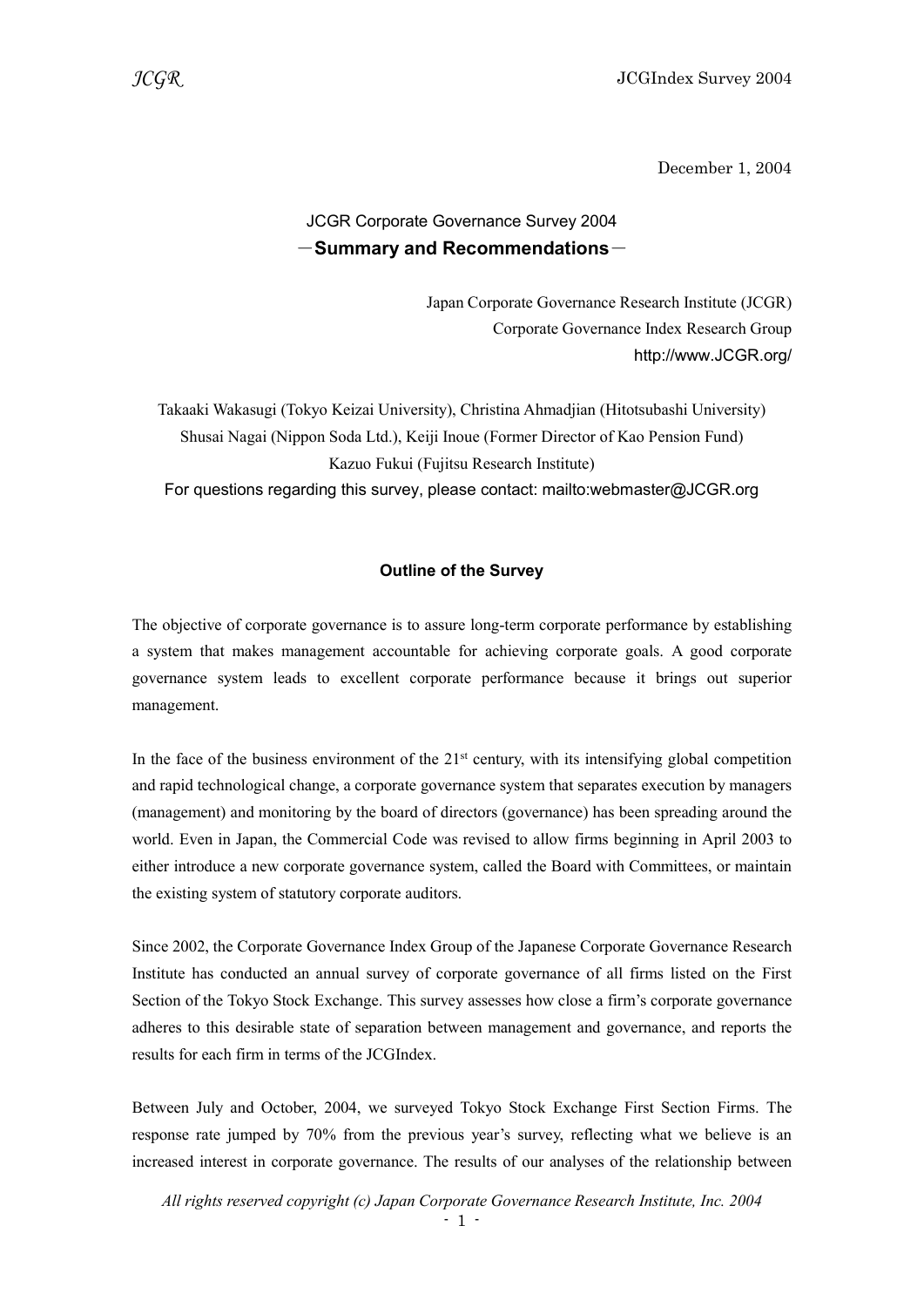the JCGIndex and performance were generally similar to results of previous years: high JCGIndex companies enjoy superior performance, as measured by higher ROA, ROE, and return on common stock.

The findings of the JCGIndex surveys in 2004 and the previous two years demonstrate that a corporate governance system that separates governance and management is the best model in today's business environment. We hope that the JCGIndex and the results of our analyses will be used by both investors and managers and will be useful in promoting continued corporate governance reform in Japan. We are very grateful to the companies that responded to this survey.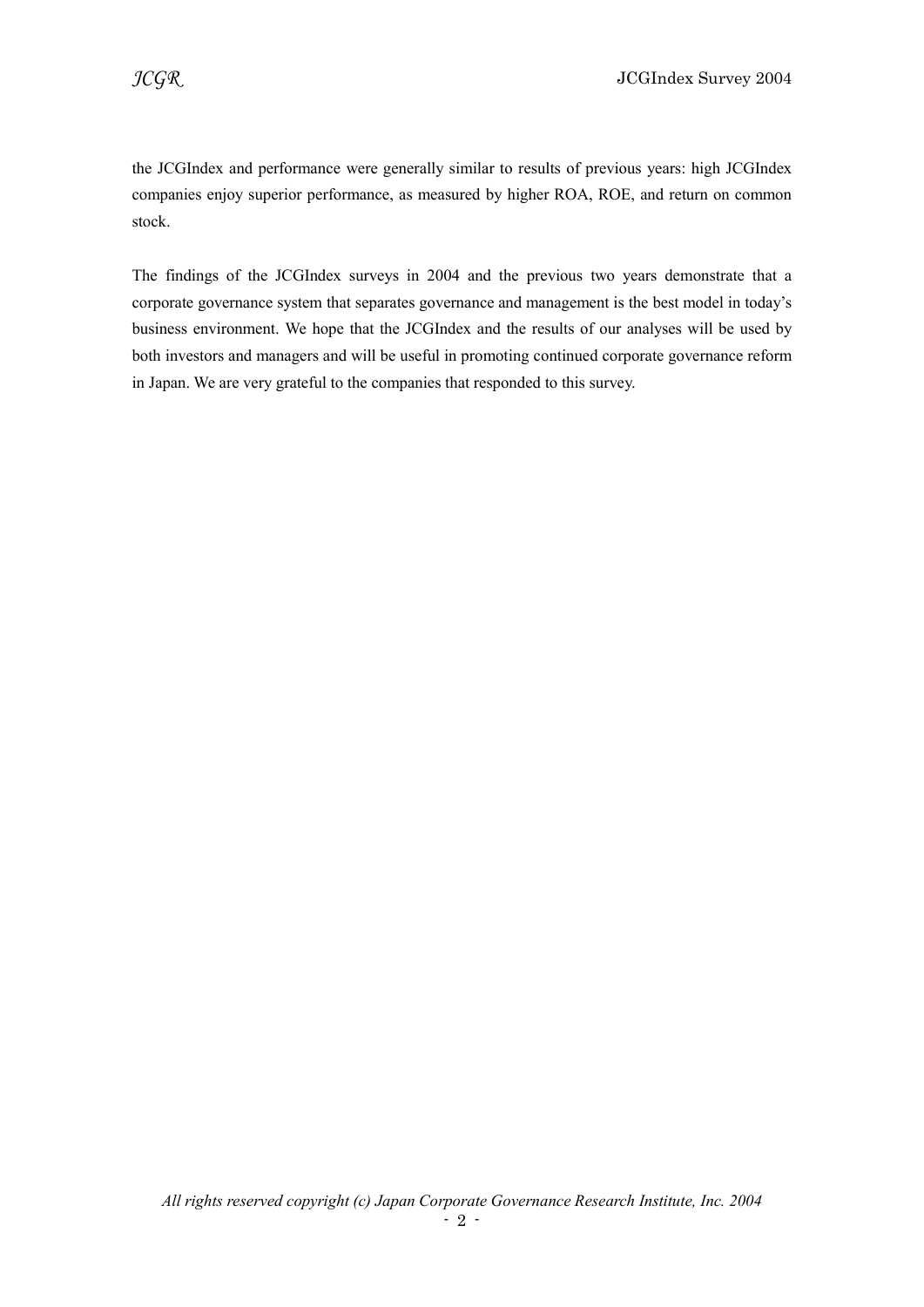# 7 Important Results from the 2004 Survey

1. Response rate: A significantly higher response rate indicates an increase in interest in corporate governance

From July to October 2004, the Japan Corporate Governance Research Institute surveyed all firms listed on the First Section of the Tokyo Stock Exchange (1,560 firms as of July 2, 2004), and received responses from 341 firms. Survey questions were based on the "JCGR Corporate Governance Principles." The JCGIndex is based on these questions.

This is the third consecutive year that we have carried out the survey. In 2002, we received responses from 159 firms. In 2003, 201 firms responded, 129 for the first time. In 2004, 189 firms responded for the first time. Over the past three years, we have received responses from 477 distinct firms.

Many of the firms that responded to the survey for the first time in 2004 are large, mainstream, "traditional" Japanese firms, indicating that interest in corporate governance has spread even to the largest and most influential Japanese firms.

### 2. Characteristics of the responding firms: Large firms with high performance

Firms that responded to the survey tended to be very large. The average size of assets, sales, and number of employees of responding firms (averaged over 1999-2003) was as much as twice the size of the average listed firm. The performance of responding firms was also higher than the average for listed firms. ROA of responding firms was 5.20%, compared to 4.95% for all listed firms: ROE was 3.04% versus .795%, and return on common stock was -.46% versus –1.23%.

### 3. Distribution of the JCGIndex: Increased average score but wide range

This year, the average JCGIndex is 45 (standard deviation 12.9), compared to an average of 37.8 (standard deviation 12.0) for last year. It is difficult to make a direct comparison between these two years, however. This is because in response to revisions in the Commercial Code and an increased interest in corporate social responsibility among Japanese firms, we made changes in about 20% of the questions.

The highest JCGIndex levels have increased considerably, suggesting that even considering changes in the questions, the state of corporate governance in Japan has advanced over the previous years. Nevertheless, the average of 45 points is less than one half of the total of 100 possible points, and from this it can be concluded that the state of corporate governance in most Japanese firms is far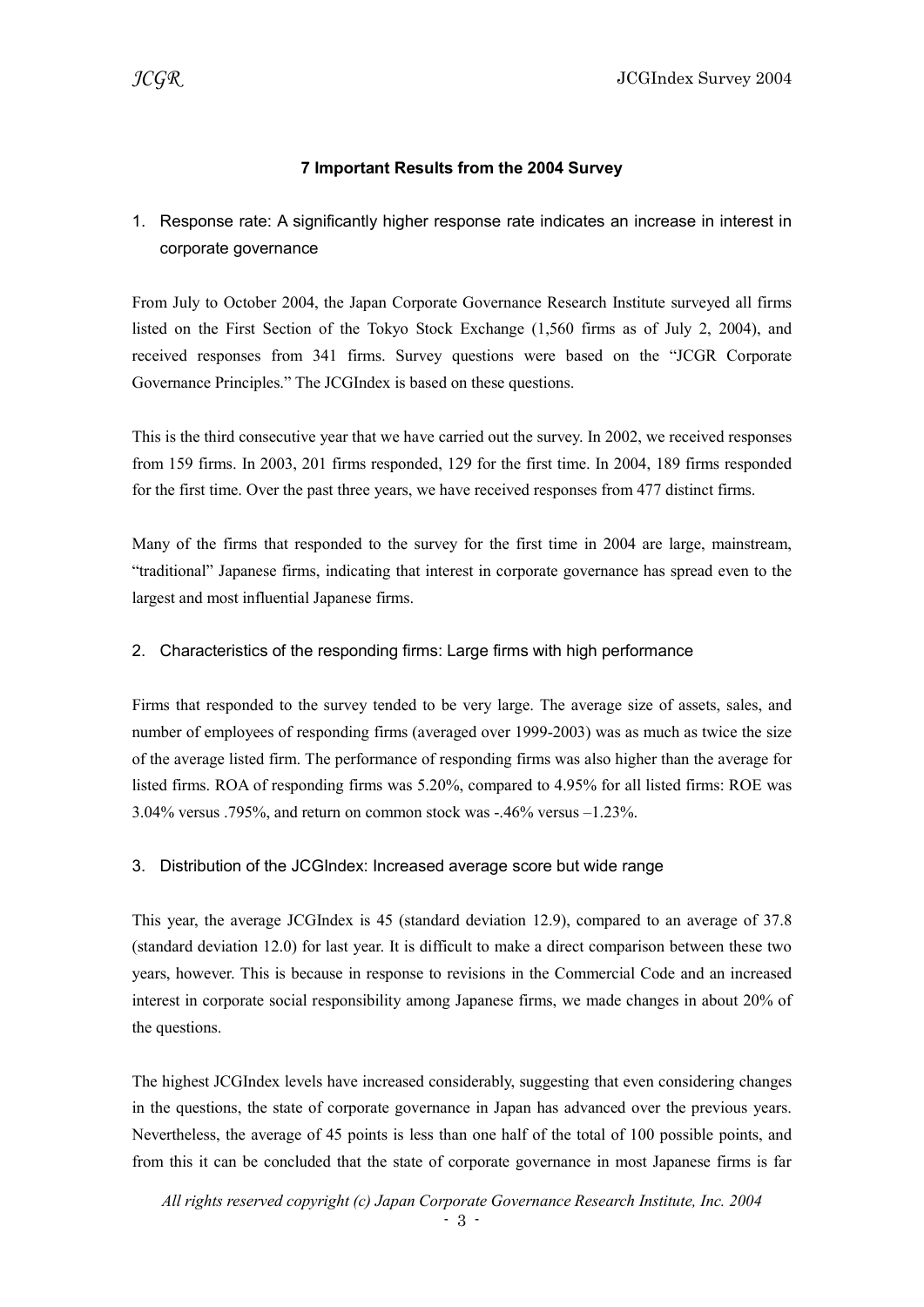from the ideal state of our governance model.

The range between the highest and lowest JCGIndex firms is quite large, as in previous years. This year the highest JCGIndex was 83 and the lowest was 11. Last year the highest JCGIndex was 73 and the lowest 12.

# 4. Average points by category: Governance reform is unbalanced

The JCGIndex is the sum of the points in 4 separate categories (Cg1, Cg2, Cg3, Cg4). The following table reports the average points in each category for the 341 responding firms.

In Categories III and IV, firms on average achieved over 50% of all possible points. The achievement rates for Categories I and II were far lower. In particular, average points for Category II, the structure and function of board of directors, were particularly low, indicating that the separation of monitoring by the board of directors (governance) and execution by managers (management) has yet to spread widely.

These results suggest that in corporate governance reform, firms have focused on corporate restructuring, and have improved management systems and disclosure. In contrast, reform in the essence of governance, which is CEO accountability and board function, has not progressed as far.

|          |                                              | Maximum | Mean   | Achievement |
|----------|----------------------------------------------|---------|--------|-------------|
| Category |                                              | points  |        | rate*       |
|          |                                              | (A)     | (B)    | (B) / (A)   |
| L        | Corporate objectives and CEO                 | 28      | 11.9   | 42.5%       |
|          | responsibility                               | (28)    | (12.3) | $(43.9\%)$  |
| H        | Structure and function of board of directors | 25      | 6.7    | 26.8%       |
|          |                                              | (29)    | (6.1)  | $(21.0\%)$  |
| Ш        | Management system                            | 27      | 16.0   | 59.3%       |
|          |                                              | (26)    | (11.6) | $(44.6\%)$  |
| IV       | Transparency and communication with          | 20      | 10.4   | 52.0%       |
|          | shareholders                                 | (17)    | (7.7)  | $(45.3\%)$  |

(note) results from last year's survey are in parentheses

In the table above, results for 2003 are shown in parentheses. The point allocation for each category has changed somewhat from 2003, due to the change in questions as noted above.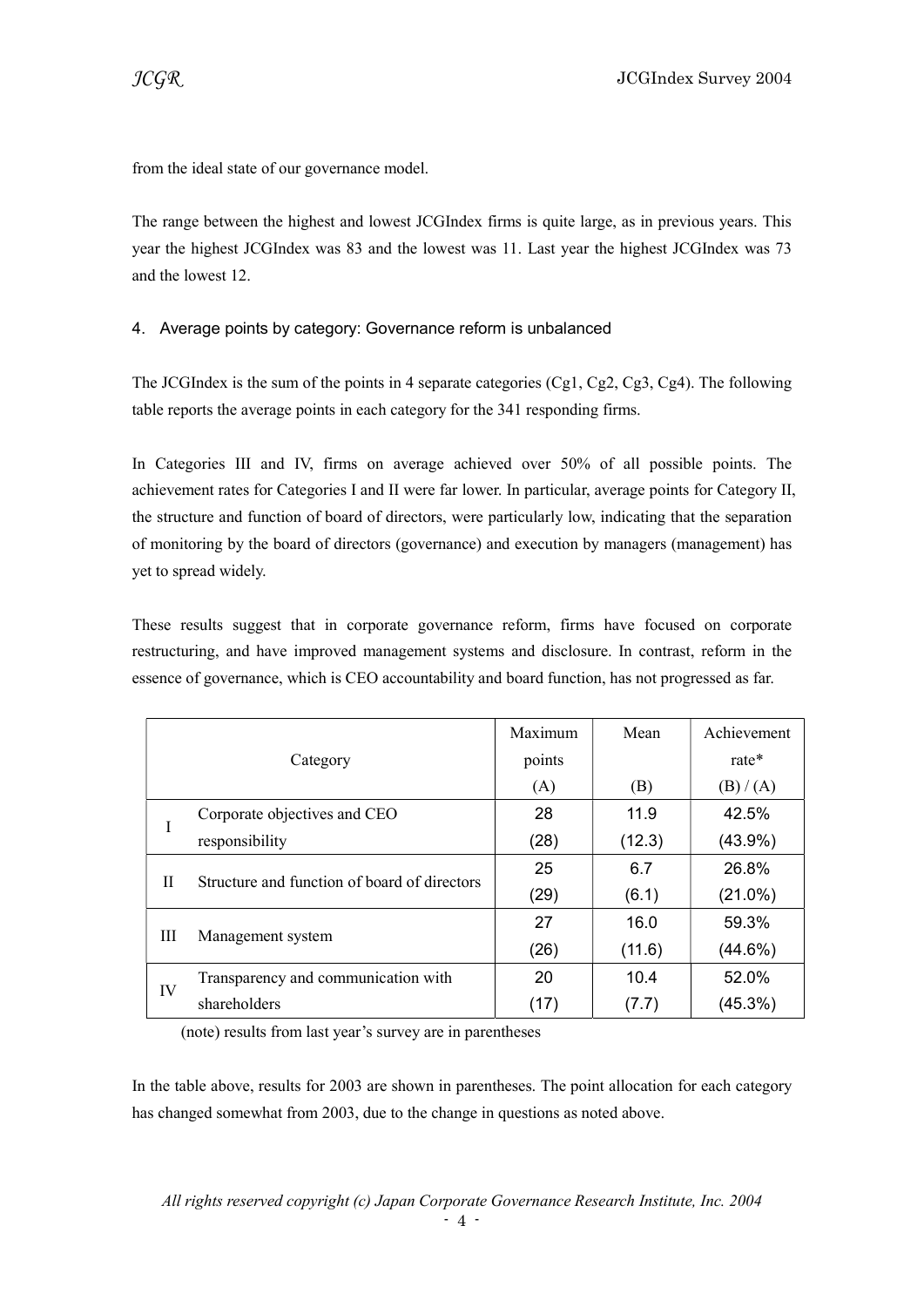# 5. Characteristics of high and low JCGIndex firms

To compare the characteristics of high and low JCGIndex firms and to examine the relationship between the JCGIndex and corporate performance, we constructed two groups: high and low JCGIndex firms. The high JCGIndex group consists of the 51 firms with a JCGIndex of 58 or more points (over one standard deviation above the mean) and the low JCGIndex group consists of the 55 firms with a JCGIndex of 38 or less (over one standard deviation below the mean).

(1) Characteristics of high and low JCGIndex firms: The percentage of foreign ownership is higher and the CEOs are younger.

The average percentage of shares held by foreigners in the high JCGIndex group is 26.1%, while the average for listed firms is 13.8%, and the average for low JCGIndex firms is even lower at 8.3%. The average age of the CEO for high JCGIndex firms is 60.9 while the average age for low JCGIndex firms is 63.9.

### (2) High JCGIndex firms are bigger

The total assets, sales, and number of employees are over 10 times greater in the high JCGIndex firms than the low JCGIndex firms.

### (3) High JCGIndex firms are strong in all aspects of corporate governance

High JCGIndex firms have achieved high points in all four categories, indicating that a high JCGIndex cannot be achieved with high scores in only one or two categories. In Category I, high JCGIndex firms achieved on average 18.1 points (versus 6.7 points for low JCGIndex firms). In Category II, this was 12.4 versus 4, in Category III, 20.9 versus 10.1, and in Category IV, 15.2 versus 6. The JCGIndex captures the complete picture of a company's corporate governance capabilities and is not determined by single category.

### 6. JCGIndex and firm performance: A clear relationship

The objective of corporate governance is to assure excellent corporate performance. Is there really a relationship between corporate governance and corporate performance? In the 2004 JCGIndex survey, as well as in surveys for 2002 and 2003, we found a close relationship between the two.

### (1) High JCGIndex firms enjoy superior performance

Based on 5-year averages (1999-2003), ROA (6.30% versus 4.66%) and ROE (4.12% versus –1.82%) are higher in the high JCGIndex firms than in the low JCGIndex firms. Return on common stock is also higher in the high JCGIndex firms then in the low JCGIndex firms (1.93% versus –1.82%).

All rights reserved copyright (c) Japan Corporate Governance Research Institute, Inc. 2004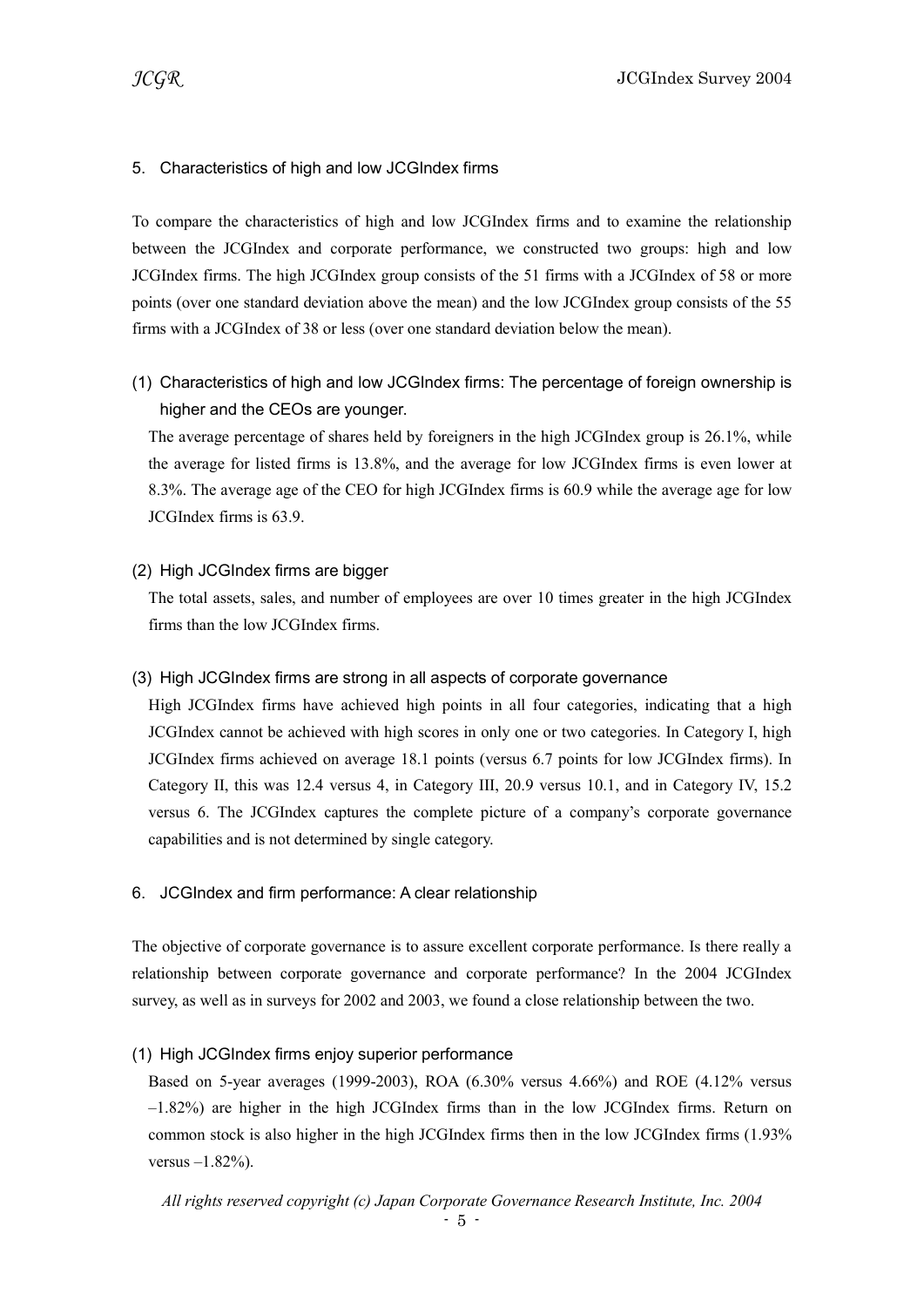# (2) The rate of growth in employment is higher in the high JCGIndex firms

Based on the 3-year average (2001-2003) of growth of employment, high JCGIndex firms have a higher growth rate than low JCGIndex firms (1.43% versus .60%), although this difference is not significant at the 10% level. While it is often said that in order to increase profits it is necessary to sacrifice employment, our result suggests that high JCGIndex companies are establishing high performance without cutting costs through reducing employment.

7. Relationship between each category and performance: Strongest for structure and function of the board of directors and transparency and communication with shareholders

To determine whether or not there was a similar relationship between performance and each of the categories of the JCGIndex, we constructed high and low JCGIndex groups in each of the 4 categories, choosing the firms with points of one standard deviation above the mean or one standard deviation below the mean for each of the categories. In general, the groups with high points in each category had higher performance (averaged over the past 5 years) than firms with low points, though this difference was not significant in all cases. There were statistically significant differences for two categories: Category II (structure and function of the board of directors) and Category IV (transparency and communication with shareholders). In the last year's survey, we did not find a clear relationship between structure and function of the board of directors and performance. We are not sure why this relationship changed over the last year, and this is a topic for further research.

This year, as in the survey for last year, there was a close relationship between transparency and communication with shareholders, measured by Category IV, and performance. This may be because companies with high performance are much more enthusiastic about disclosure.

- Category I Corporate objectives and CEO responsibility: The group of high firms had a higher return on common stock than low firms (1.03% versus –1.79%). In ROA (5.00% versus 5.14%) and ROE (3.00% versus 3.59%) low firms showed higher performance, though this was not statistically significant at the 10% level.
- Category II Structure and function of board of directors: For all performance metrics, high firms performed better, at the 5% level of statistical significance. ROA was 6.62% versus 4.70%, ROE was 4.44% versus 1.75%, and return on common stock was 1.23% versus –3.07%.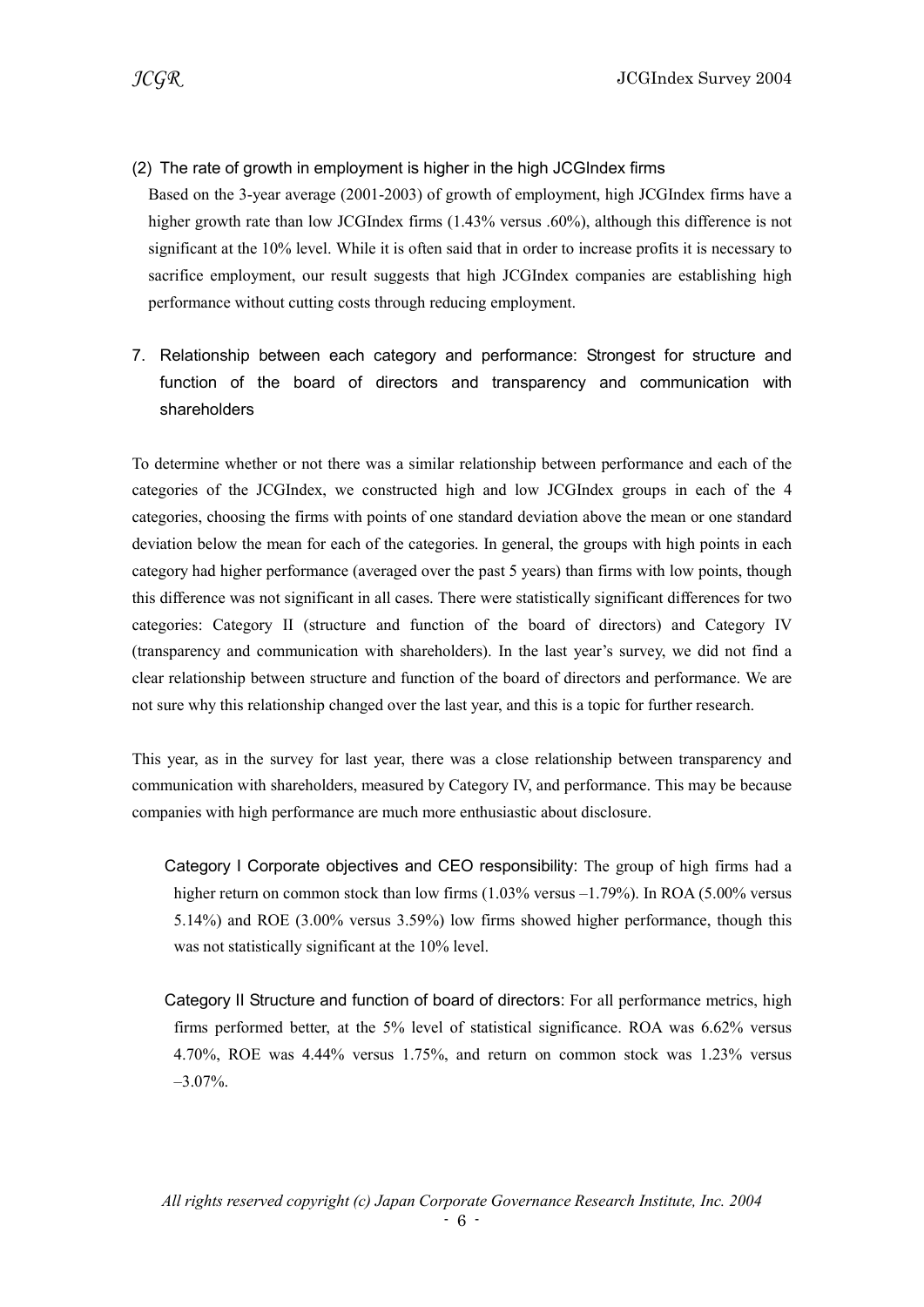- Category III Management system: For all of the indicators, the high firms had better performance. ROA was 5.86% versus 4.92%, ROE was 2.92% versus 1.45%, and return on common stock was .95% versus –3.26%. Except for return on common stock, which was significantly significant at the 5% level, none of the other differences were statistically significant at the 10% level.
- Category IV Transparency and communication with shareholders: For all of the indicators, the high firms had higher performance. ROA was 5.20% versus 4.02%, and was significant at the 5% level. ROE  $(4.13\%$  versus .56%) and return on common stock  $(2.17\%$  versus  $-2.51\%)$ were all significant at the 1% level.

#### Corporate governance reform is key to the revival of the Japanese economy

The JCGR surveys over the past 3 years have demonstrated that corporate governance is strongly related to corporate performance. Although the response rate of the survey has not been high in any given year, over the past three years we have received 701 responses for 477 distinct firms, and each year shows a similar relationship between JCGIndex and performance. Based on this, we feel that it is appropriate to conclude that corporate governance reform is a necessary condition for Japanese firms to compete in the  $21<sup>st</sup>$  century business environment. We hope that investors and managers will use the JCGIndex to promote corporate governance reform.

Shareholders are particularly important to governance reform. From the perspective of managers, there is not much incentive to promote corporate governance, as corporate governance reform makes them more accountable for corporate performance. For shareholders, on the other hand, corporate governance reform has a close relationship to the improvement of the performance of their investment, and therefore, they have a strong incentive to push for reform. This is especially true for institutional investors, who manage such a large share of investment capital today.

As shareholders become more aware of the importance of corporate governance reform, shareholder activism, including exercise of voting rights and establishment of governance funds, will increase. We hope that the JCGIndex will be used as an important weapon in these activities. For this reason, this year, we have asked all responding companies to disclose their JCGIndex results. As part of the survey, we asked firms to give us permission to disclose their name if they were in the top 50% of the JCGIndex. Fortunately, most of the companies answered "yes." Thus, this year, we are able to report a list of the top 50% JCGIndex firms, as well as a list of all responding companies. We are very impressed by the courage of firms that permitted the disclosure of their names, and are very grateful to them. We hope that firms and investors will find many uses for the JCGIndex.